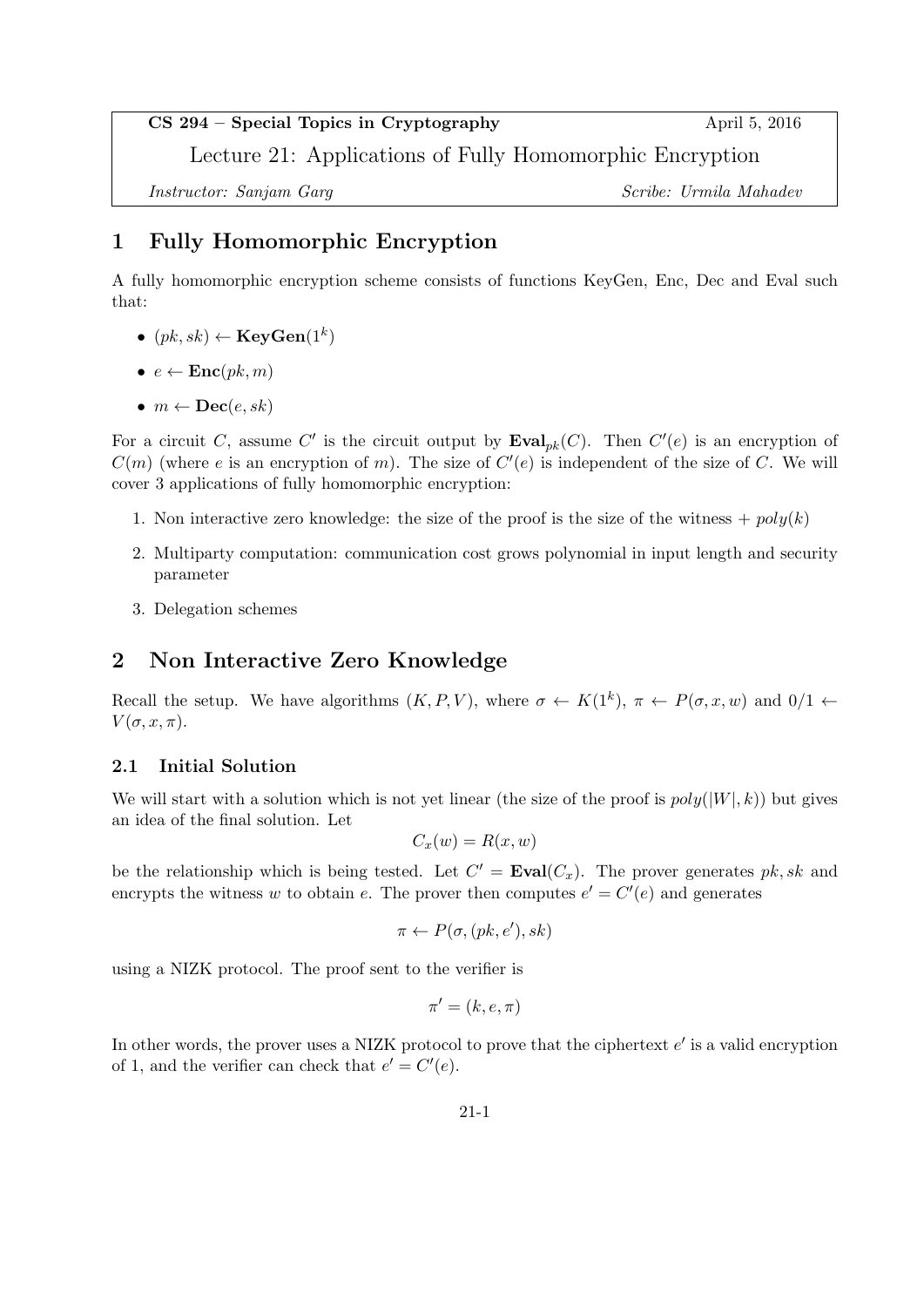### 2.2 Linear Solution

The description of the linear solution follows. Let

$$
C_{x,u}(\cdot) = R(x, u \oplus G(\cdot, |w|))
$$
 and  $C'(x, u) = \text{Eval}(C_{x,u})$ 

where  $G$  is a pseudorandom generator. The idea here is to use the pseudorandom generator to hide the witness. If the prover sets

$$
u = w \oplus G(s, |w|)
$$

and s is hidden, the prover can reveal  $u$  to the verifier. This is the trick that makes the solution linear in the size of the witness. The prover can then homomorphically encrypt s (obtaining  $\bar{s}$ ) and send  $\bar{s}$  to the verifier, who can now compute  $C'_{x,u}(\bar{s})$ . The prover also provides a NIZK proof that the seed s is correctly encrypted and that  $v = C'_{x,u}(\bar{s})$  decrypts to 1. The relationship that we are testing with the NIZK proof system is:

$$
R^{F} = \{((pk, \bar{s}, v), (\rho, s, \bar{r})):
$$

 $\rho \in \{0,1\}^{l_{\text{KeyGen}}} \wedge (pk,sk) = \textbf{KeyGen}(1^k,\rho) \wedge \bar{r} \in (\{0,1\}^{l_{\text{Enc}}})^{|s|} \wedge \bar{s} = \textbf{Enc}(pk, (s,\bar{r})) \wedge \textbf{Dec}(v,sk) = 1\}$ The size of the proof is  $|w| + poly(k)$ .

## 3 Multiparty Computation

Two parties,  $P_1$  and  $P_2$ , hold inputs  $x_1$  and  $x_2$ . The goal is for each to be able to compute  $f(x_1, x_2)$ and learning nothing more about the other party's input.  $P_1$  homomorphically encrypts his input after generating  $(pk, sk)$ :

$$
e = \mathbf{Enc}(pk, x_1)
$$

Let  $C_{x_2}(\cdot) = f(\cdot, x_2)$ ,  $C'_{x_2} = \text{Eval}(C_{x_2})$ . Given e and pk,  $P_2$  can compute

$$
e' = C_{x_2}'(e)
$$

 $P_1$  and  $P_2$  then run a multiparty computation where the function f is **Dec** and the inputs are  $(x_1, x_2) = (sk, e')$ . Note that the decryption circuit is independent of the input length. The size of ciphertext e is  $poly(|X_1|, k)$ , e' is  $poly(|f(x_1, x_2)|, k)$  and  $|sk| = poly(k)$ .

## 4 Delegation Schemes

In this setting, a delegator wants to assign work to a worker. The delegator gives the worker  $x$  and asks the worker to compute  $f(x)$ , for some function f. We are working in the online/offline setting, in which the delegator is allowed to do work proportional to the size of  $f$  (in the offline phase), but independent of x.